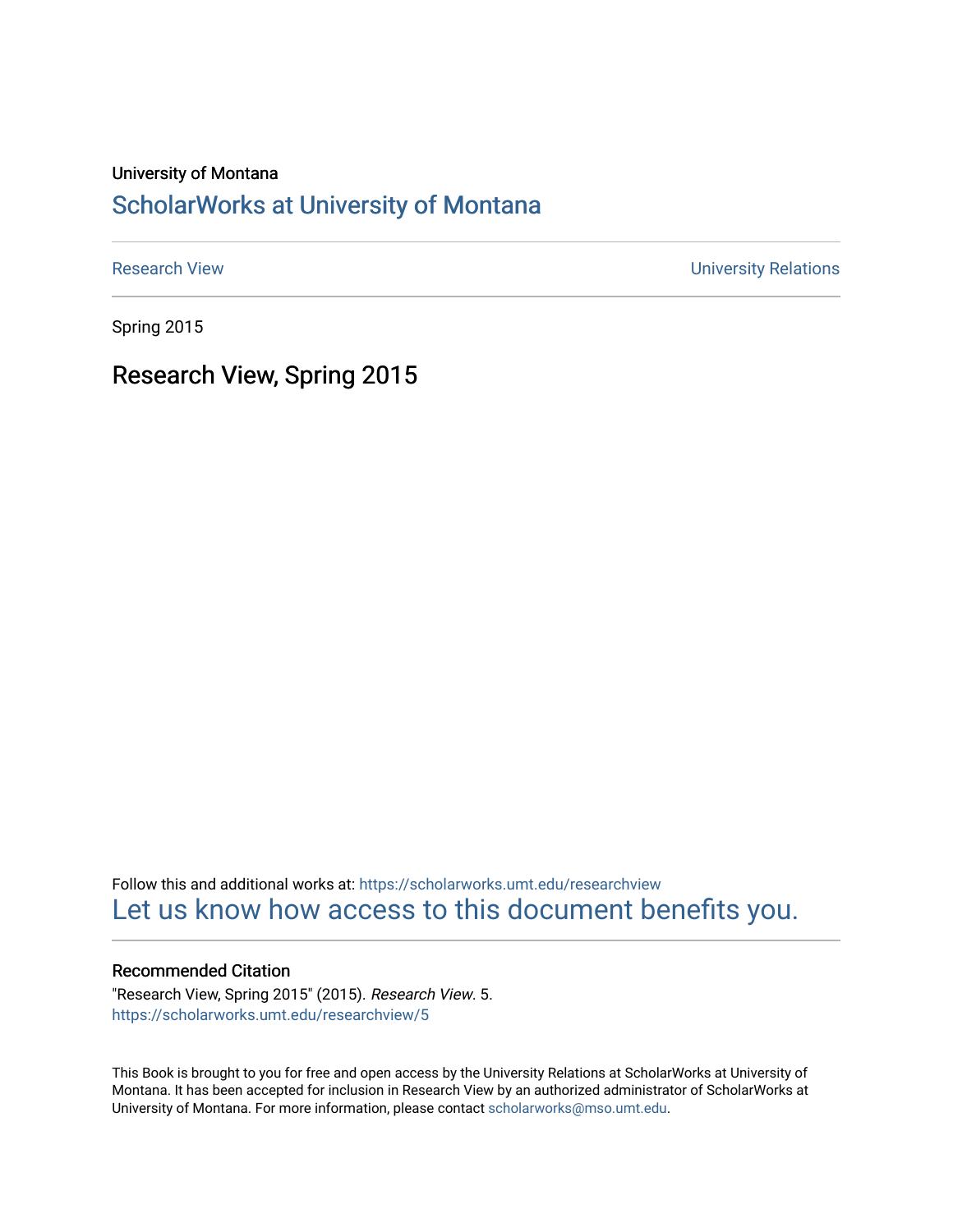

## Attacking Tumors

UM center partners with pharmacy company to create new therapies

Weies about scientific discoveries –<br>
Meautiful Mind," "The Theory of<br>
Everything" – usually involve drama<br>
revelations: A single mathematical equation "A Beautiful Mind," "The Theory of Everything" — usually involve dramatic revelations: A single mathematical equation unlocks the answer to a larger question about the universe, or a lone scientist's microscope reveals a cure for disease.

In real life, of course, scientific discoveries don't fit so neatly into one edited stroke of genius. But when they do emerge, their implications for the world of science and medicine are as intriguing as any big-picture biopic.

"You don't have many light-bulb moments," says Richard Bridges, Regents Professor of Pharmacology and Toxicology in the University of Montana Department of Biomedical and Pharmaceutical Sciences. "You have many moments spread out over time that lead to breakthroughs. It's like an actor becoming an overnight success, but really they've been working at it for years."

For Bridges and a research team at UM's Center for Structural and Functional Neuroscience, it took almost two decades of experimentation to arrive at two related breakthroughs. They offer a potential treatment for brain tumors, which is

an area in dire need of new therapies. It's also great news because the nowpatented research has led to an exclusive agreement with a drug company – and that kind of commercial development has resounding economic effects for the University and the Missoula community.

The discoveries in the group began with transporters – tiny proteins found on the surface of cells, which Bridges describes as turnstiles or revolving doors that move small molecules into and out of cells. Experimenting with those revolving doors has been a major focus for a number of groups in UM's neuroscience center since its inception in 2002.

In order to truly investigate the characteristics of the transporters, medicinal chemists, biochemists and neuroscientists in the department worked together using a collaborative approach that reflects the philosophy on which the

center was founded.

There are all kind of transporters in the body, and the UM team had a family of transporters in the brain they were interested in studying. Naturally, they started looking for cells featuring that particular type, and in that quest they discovered something unexpected: The cells that expressed their particular transporters in the highest amounts were brain tumor cells.

UM's Rich Bridges and a protein key to blocking brain tumors

"About the same time other scientists who were studying brain tumor cells also happened upon the presence of these transporters," Bridges says. "They looked at it from the cancer side, and we looked at it from the biochemistry side."

That discovery, which happened around 2004, changed the course of the team's work. They started looking specifically

Brain Tumors — continued page 6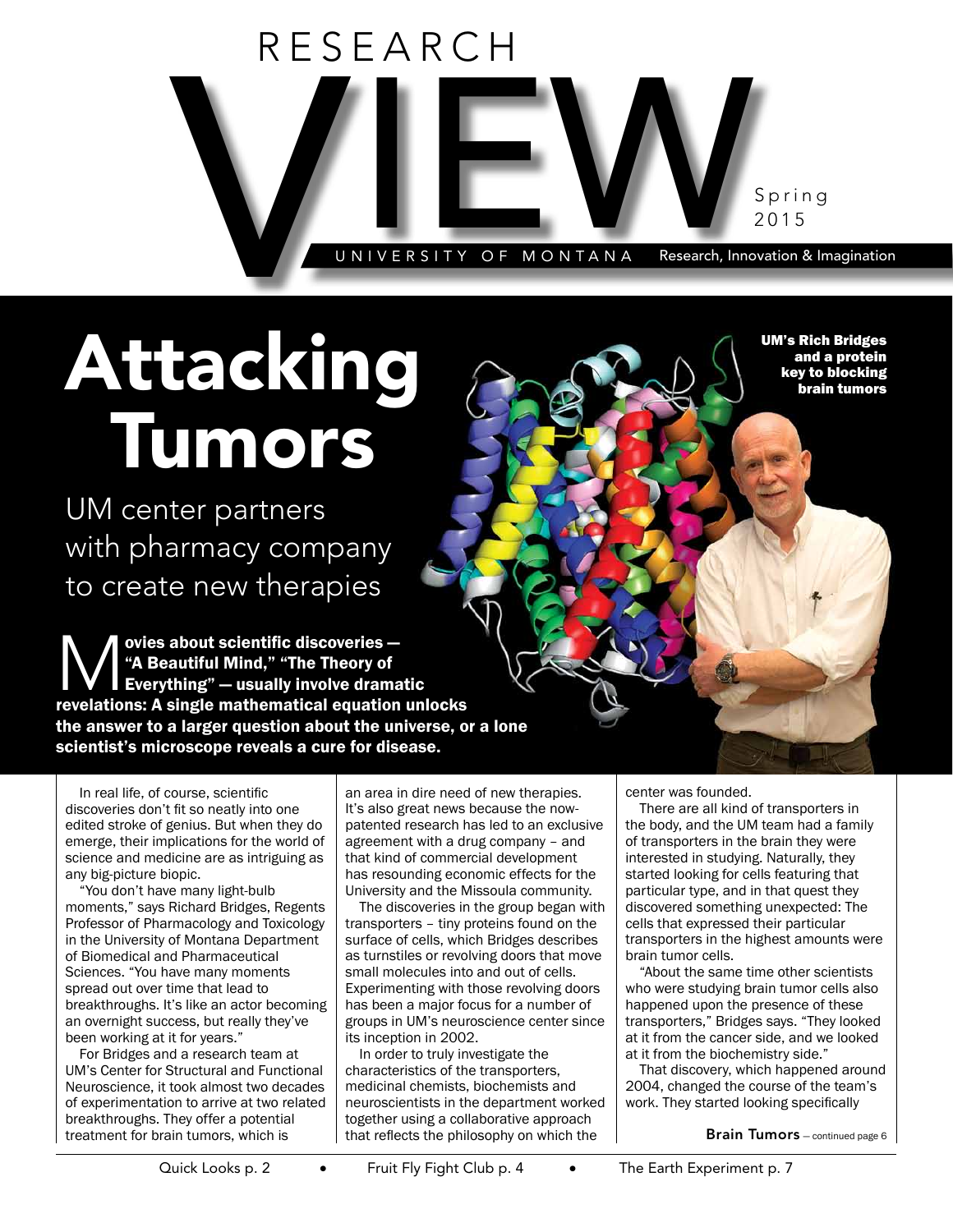#### QUICK LOOKS

#### UM's Own Renaissance Woman

Meradeth Snow leads a double life.

By day, she synthesizes ancient DNA to uncover lost histories of past populations while also teaching anthropology. By night, however, she assumes the persona of Meradeth Houston, author of young-adult fantasy literature.

A UM assistant professor of anthropology, Snow specializes in molecular anthropology, which involves the study of DNA to more thoroughly understand populations.



Meradeth Snow

"I have a focus in ancient DNA, so I tend to look at the DNA of past individuals, either through their skeletal remains or other things that they've had close contact with, like pipe stems or stone tools," Snow says. "For my dissertation I worked on populations from the desert Southwest, like the Ancestral Puebloans — more commonly known as the Anasazi — and how the populations are related to one another within the Southwest and bigger regional areas."

In addition to spending time in the lab, Snow teaches a number of undergraduate courses in anthropology. But once the lab work is done and classes are over, Snow throws herself into her writing. An author of four youngadult fantasy novels with several others in the works, she embraced her love of writing at a young age.

"I've always been a voracious reader, and at some point along the way, I realized that if I couldn't find more books to read about things I really enjoy, I could actually write them myself," Snow explains. "I wrote my first novel in junior high, and that was just for fun. It was something that gave me a good escape and also provided me with something entertaining to do."

When asked how she manages to juggle teaching, research and writing, Snow has one piece of advice. "Don't watch a lot of TV," she says. "That's my biggest tip, honestly. I don't have a whole lot of free time, I'll admit. I work crazy hours, and it's a lot of work. But if you want to do something, it has got to be your goal."

Snow has published four novels — "Colors Like Memories," "The Chemistry of Fate," "Surrender the Sky" and "An Absence of Light" — under the name Meradeth Houston — Houston being her maiden name. Her work may be purchased through Amazon, the UM Bookstore and various other booksellers. More information about her books can be found on her website, http://www.meradethhouston.com/ or on her blog, http://meradethhouston.blogspot.com/.

— By Ashlynn Andersen

#### UM Helps NASA Get the Dirt on Soil Moisture

NASA launched a satellite on Jan. 29 to peer into the topmost layer of Earth's soils to measure the hidden waters that influence our ecosystems, weather and climate.

UM Professor John Kimball is among the team of researchers involved in the project. He developed algorithms that digest the vast amount of data collected by the satellite and spit them into a software platform that estimates and monitors global land-atmosphere carbon dioxide exchange, ecosystem productivity and underlying environmental controls.

"We've been working with NASA for almost a decade to develop methods for effective global monitoring of surface soil moisture and freeze-thaw status from satellites," Kimball says. "These parameters are very dynamic and strongly impact weather, climate and ecosystem processes, including vegetation growth."

The Soil Moisture Active Passive, or SMAP, mission can produce the most accurate, highest-resolution global maps ever obtained from space of the moisture present in the top 2 inches of Earth's soils. It also detects and maps whether the land surface is frozen or thawed.

Kimball and his team hope to reduce uncertainty regarding the status and potential vulnerability of the global carbon sink, and better understand relationships between

global water, carbon and energy cycles. These new observations will benefit a variety of applications, including regional assessment and monitoring of vegetation productivity and health, as well as drought impacts to forests, rangelands and agricultural systems.



Globally, the volume of soil moisture varies between 3 and 5 percent in desert and arid regions, to between 40 and 50 percent in saturated soils. In general, the amount depends on factors such as precipitation patterns. topography and more. From space, SMAP will produce global maps with 2- to 6-mile resolution every two to three days.

#### Faculty Help Launch Bhutan Ecological Journal

UM researchers and a doctoral student recently helped launch a scientific journal in Bhutan.

Proceedings of the Bhutan Ecological Society was created with assistance from UM's College of Forestry and Conservation. Faculty members Jill Belsky, Mark Hebblewhite and Steve Siebert, as well as doctoral student Tshering Tempa, are members of the editorial board for the journal. Former UM faculty member Scott Mills and former doctoral student Ellen Cheng also served on the board.

Belsky, Hebblewhite and Siebert all have worked in Bhutan on a variety of research projects – from studying Asian tigers to looking at historic livelihoods – for more than a decade. UM has had a formal memorandum of understanding with UWICE since 2012.

Proceedings will cover various ecological issues facing Bhutan in its next issue, including the challenges of hydroelectric power. The journal can be read online at http://www. bhutanecologicalsociety.org.bt/ publications.php.

NASA image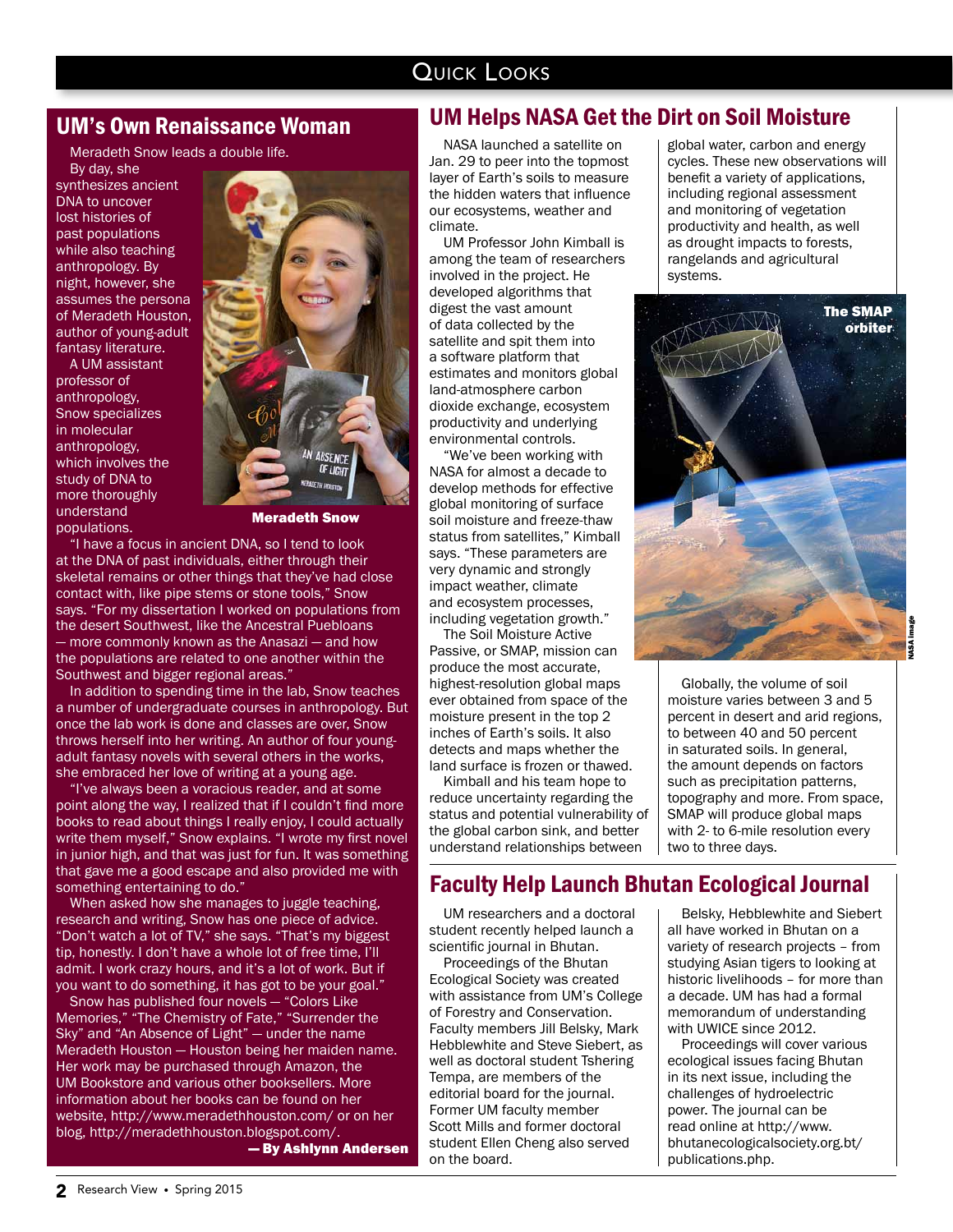#### QUICK LOOKS

#### Research: Air Pollution Affects Short-Term Memory, IQ

City smog lowers children's IQ. This is among findings from a recent UM study that found children living in cities with significant air pollution are at an increased risk for detrimental impacts to the brain, including short-term memory loss and lower IQ.

Findings by UM Professor Dr. Lilian Calderón-Garcidueñas and her team of researchers reveal that children with lifetime exposures to concentrations of air pollutants above the current U.S. standards, including fine particulate matter, are at an increased risk for brain inflammation and neurodegenerative changes, including Alzheimer's and Parkinson's diseases.

Calderón-Garcidueñas' findings are detailed in a paper titled "Decreases in Short-Term Memory, IQ and Altered Brain Metabolic Rations in Urban Apolipoprotein ε4 Children Exposed to Air Pollution."

The study found that clinically healthy children who live in a polluted environment and who also carry a gene – the apolipoprotein ε4 allele, already known to increase a person's risk of developing Alzheimer's disease – demonstrated compromised cognitive responses when compared with children carrying a gene with apolipoprotein ε3 allele.

Mexico City is an example of extreme urban growth and environmental pollution, where 8 million children are involuntarily exposed to harmful concentrations of fine particulate matter in the air every day.

The study matched two groups of children living in Mexico City by multiple variables, including age, gender,



socioeconomic status and education. It then compared children carrying the ε4 allele to children carrying the ε3 allele and found that those with the ε4 allele had three significant alterations. They had short-term memory shortfalls, an IQ that, while within the normal limits, measured 10 points less, and changes in key metabolites in the brain that mirror those of people with Alzheimer's disease.

The results add to growing data suggesting ε4 carriers could have a higher risk of developing early Alzheimer's disease if they reside in a polluted urban environment," Calderón-Garcidueñas says.

#### Study Finds High Impact From Montana's High-Tech Businesses

Montana's high-tech industry will grow 8 to 10 times the projected statewide growth rate, with average wages at about \$50,000 – twice the median earnings per Montana worker, according to a recent study by the UM Bureau of Business and Economic Research.

BBER Director Patrick Barkey conducted the study, which was commissioned by the Montana High Tech Business Alliance. It found that high-tech jobs in Montana outpace other sectors and hold high growth potential.

"The result showed high-tech employers on average to be younger, higher-paying and more growth-focused than the economy as a whole and that Montana quality-of-life plays an important role in their competitiveness," Barkey says.

Some of the findings include:

■ The Montana-based activities of MHTBA members were responsible for \$632 million in gross sales in 2014.

■ Alliance members expect to net more than 400 new jobs in 2015, a much stronger job growth than has occurred in the overall economy.

 $\blacksquare$  High-tech businesses that are MHTBA members expect to make at least \$35 million in capital expenditures at their Montana facilities in 2015.

 $\blacksquare$  Montana's quality of life – its lifestyle, the work/life balance available here, the recreation opportunities and the beauty of the landscape – provide MHTBA members a significant advantage in business.

#### Professor Earns Caribbean Philosophical Association Outstanding Book Award

A UM professor's cross-cultural analysis received one of the top book awards from the Caribbean Philosophical Association.

Benedicte Boisseron, an associate professor of French and Francophone language and literature at UM, received the Nicolás Guillén Outstanding Book Award for "Creole Renegades: Rhetoric of Betrayal and Guilt in the Caribbean Diaspora."

"This book was important for me to write because it carries an autobiographical resonance," Boisseron says. Her father is from Guadeloupe, a French Caribbean island. He moved to France when he was 17 years old, where he met Boisseron's mother.

"Now back in Guadeloupe, my father is somehow seen as a 'Creole renegade,'" which is part of the book's title, Boisseron says. "Likewise for me as a

half-Guadeloupean who was not taught Creole while growing up in France."

The award committee's evaluator called Boisseron's book



Boisseron

"a brilliant text. Its original investigation into the problem of cultural affiliation, loyalty and betrayal in movement between the Caribbean, North America, Europe and beyond marks it as a major contribution to postcolonial studies, Caribbean studies, African-American studies and new-world studies," the evaluator wrote.

"Specialists and general readers alike will appreciate its examination of fundamental aspects of our postcolonial and globalized experiences, including the enigmas of creoleness, and returning and leaving 'home,' as well as Boisseron's incisive literary analysis and theoretical approaches," the review continued.

French Professor Ione Crummy, Boisseron's colleague in UM's Department of Modern and Classical Languages and Literatures, read and

edited the book. Boisseron published the book in 2014 and was informed of her award in early 2015. She will attend an awards ceremony June 18-21 in Riviera Maya, Quintana Roo, Mexico. **⊠**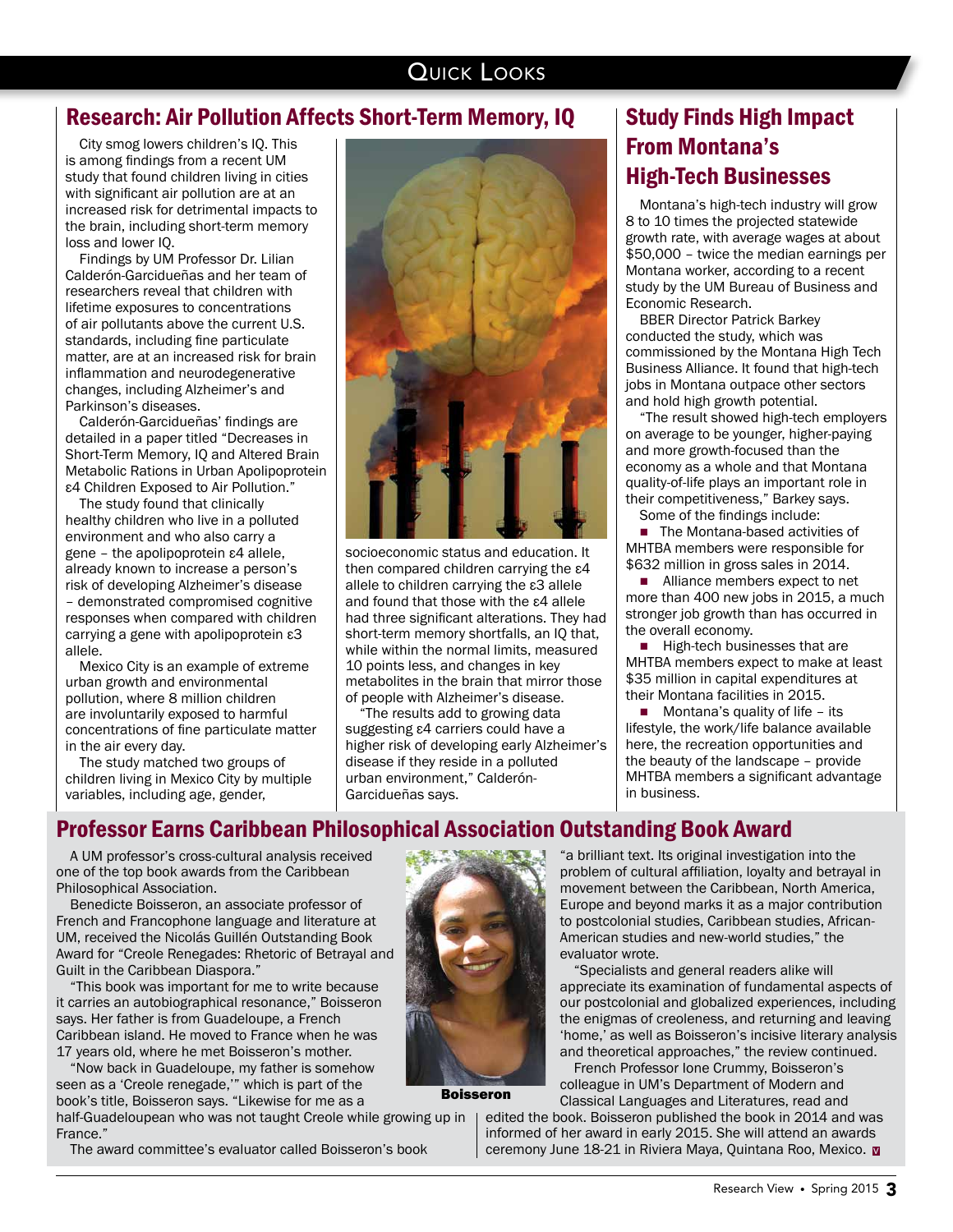

# Fruit Fly Fight Club

Wired for aggression, fly brains may lead to improved drugs

> eople seem hard-wired for anger, joy and other human emotions. For UM neurobiology professor Sarah Certel, finding out how behavior is wired into the nervous system is the guiding question for her research.

> The star of the Certel lab is the simple fruit fly, *Drosophila melanogaster*. With only about 100,000 neurons in its brain – compared to the human brain that dazzles with as many as 100 billion neurons – the fruit fly offers a surprisingly comparable brain to all vertebrates.

 Neurons are the cells that process and transmit chemical and electrical signals in the brain. While the numbers of neurons in the fruit fly are far fewer than ours, their neurons transmit the same chemical signals and function in the same manner as our neurons.

Certel and her team combine watching the behavior of fruit flies with sophisticated manipulation of genes or neurons to visualize how circuits function. The flies multiply rapidly. The behavioral patterns are reproducible. The data is prodigious.

"There are two lessons we hope to learn from our work," Certel says. "We want to understand the fundamental process by which environmental information gets transferred to the brain, and how we can target secondThe fluorescent colors in this fruit fly image reveal neurotransmitters studied in Sarah Certel's UM lab.

(Top left) A still frame from a fruit fly battle video

order neurons to alter one behavior and not another."

Results from the team's research will contribute to future studies focused on improving therapeutic drugs for conditions in which aggression is manifested, including schizophrenia, Alzheimer's disease, attention-deficit disorder, post-traumatic stress disorder, Parkinson's disease and depression. Currently, drugs affect an entire category of neurons that regulate many behaviors, including sleep, appetite, mood, movement and aggression. While these drugs may help quell aggressive behavior, they also have side effects like sleepiness or weight gain.

However, if drugs can be designed that only target the neurons within this category that are responsible for aggression, therapies could avoid undesirable side effects.

Certel, who is soft-spoken, serious and measured in her choice of words, is passionate about genetics linked to human behavior. After completing a genetics doctorate at the University of Iowa in 1999, she worked a postdoctoral position at Harvard Medical School in the laboratory of Dr. Edward Kravitz.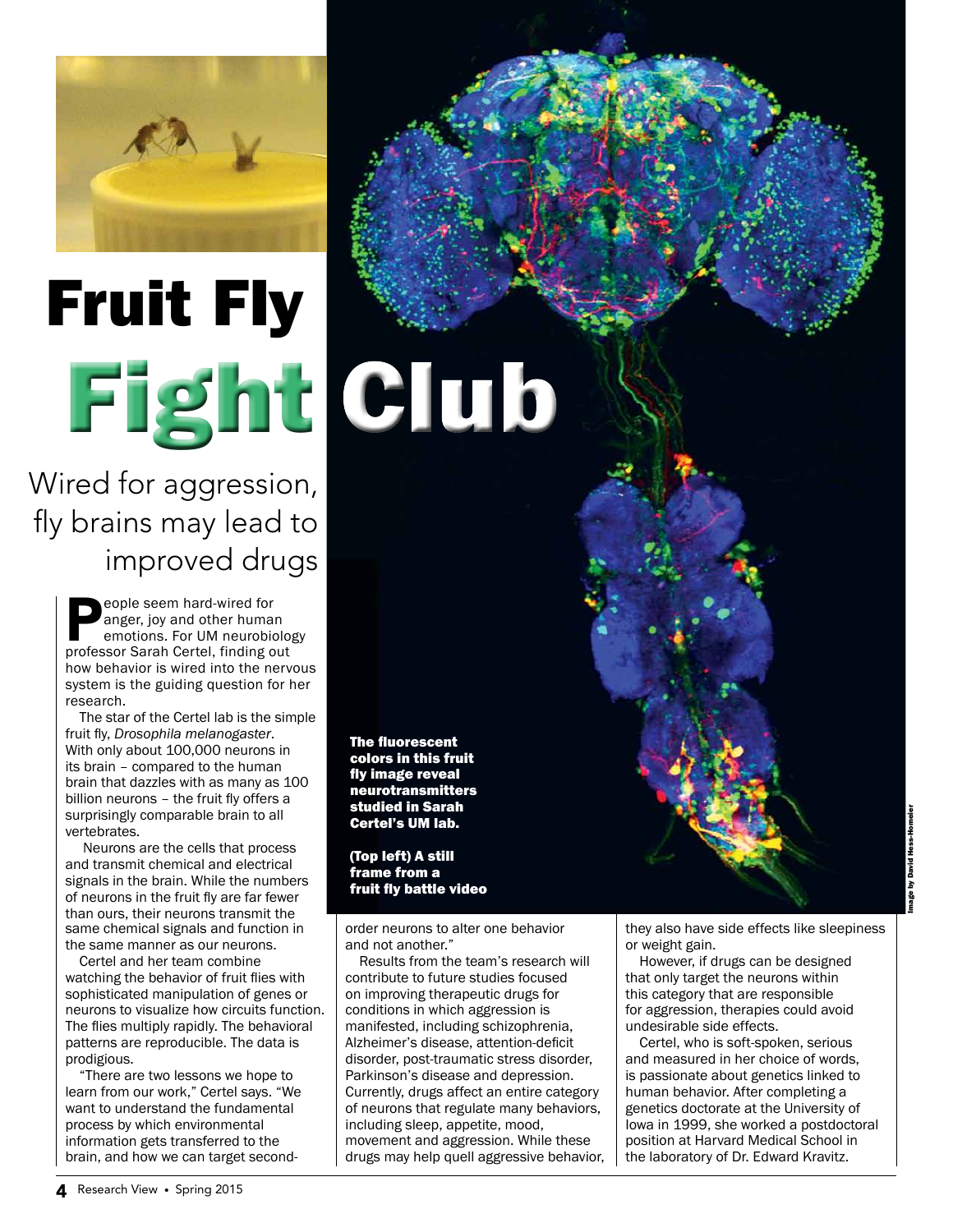Sarah Certel says that tiny fruit flies could provide the key to understanding how brains are capable of producing aggression.



The Kravitz lab had turned to analyzing the genetic control of aggression in *Drosophila* at that time. Certel joined the UM faculty in 2010.

Aggression evolved for a purpose in males and females – fighting over turf, mates, food or defending progeny. While that concept is easy to understand, what triggers the behavioral response is difficult to pinpoint, especially if neurobiologists could only study the complex human brain.

The Certel lab's recent findings, published in the journal PLOS Genetics (May 2014), demonstrate that a specific type of neuron located in the leg of a male fruit fly receives a pheromonal (chemical) signal from another male and sends it to a second group of neurons in the brain called octopamine neurons. The neurons on a fly are critical, as the insect explores its world first with its legs, capturing minute and delicate signals to transmit to the brain. The male identification chemicals signal the circuits to produce aggression.

The role of octopamine neurons is significant. Neurons responsible for aggression reside in this group, along with other neurons that affect other behaviors, from sleep to hunger. Fruit flies have just 100 octopamine neurons. Studying the smaller number of neurons in fruit flies allows the Certel lab to differentiate their behavioral roles more easily.

In the fly lab, Certel and her graduate students, undergraduates and research assistants perform sophisticated, hightech manipulations of genes and neurons on thousands of flies. The lab brims

with boxes of labeled vials of genetically modified flies and bottles of live flies. Incubators keep live flies at the right temperatures and humidity for survival, with a light and dark cycle as well. Fruit flies grow from egg to larvae to pupae and then to adult in about two weeks. An adult fly can live for several weeks.

Members of the lab study videos of daily boxing matches held in a fly-sized arena. The action takes place in a closetsized "behavior" room, where two video cameras point down at two shallow cups covered with a favorite fruit fly food, which looks like white chocolate but is a yeast substance. In each cup, two males compete over a larger female, as well as for food and space.

The resulting 30-minute videos are analyzed for aggressive and courtship actions. When a male identifies another male, he uses several aggressive behavioral patterns to respond. One such pattern is a lunge, where a male rises up on its back legs, lunges and snaps down on the competitor. He also can raise or elevate his wings to look menacing. Pairs will box, wrestle and strike each other until ones pushes the other off the edge of the cup.

To find out which neurons are important for aggression, "We genetically remove the neurons or silence the neurons we want to test and then analyze the aggression behavior of these male flies by placing the flies in the chamber," Certel explains. "For each experiment, there are two sets of controls with unaltered flies. The results tell us if the specific neurons we changed are indeed important for

male behavior."

To examine specific neurons and neuronal circuits, members of the Certel lab dissect the tiny fly brains and identify individual or small sets of neurons by illuminating them with a green, florescent jellyfish protein that enables visualization of a neuron's cell body and elaborate branches. The resulting images show beautiful cobalt-blue colored fly brains with the neurons of interest highlighted in green. Lab members spend hours analyzing images of the brain to determine how neurons in an aggression circuit develop and connect with each other.

To share the remarkable complexity of these tiny insects, Certel helped UM's spectrUM Discovery Area set up an interactive demonstration area where kids can see what happens when, say, a blind male fruit fly meets a seeing male. They don't fight, because every cue is important, from visual to touch, taste and sound.

Fruit flies, it turns out, are more than annoying insects that magically appear around rotting fruit in your kitchen, or hohum subjects of science classes on basic genetics. Certel hopes that once people appreciate that a fruit fly's behavior is far from simple, random or boring, they will appreciate that every species – no matter how inconspicuous – is marvelous in its own right and just may contain the answer to big questions.

In this case, the fruit fly may hold the secret to more peace and less fighting in the world. <mark>v</mark>

— By Deborah Richie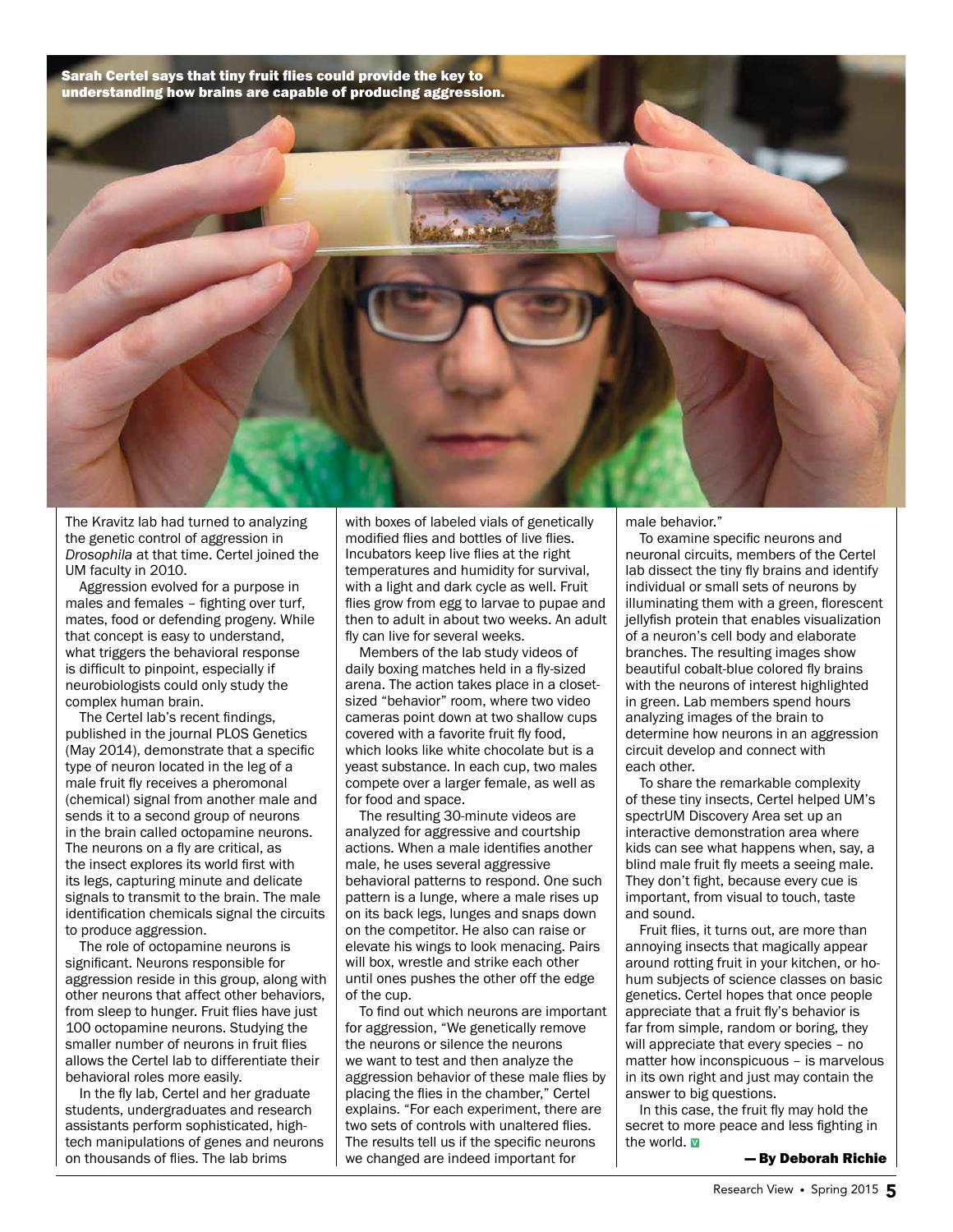#### **Brain Tumors** – continued from front

for compounds that would inhibit the transporter.

"You have a protein on the outside of the cell whose job it is to move molecules from the outside to the inside, and it's found on tumor cells," Bridges says. "So a good guess would be that it is really important to helping that tumor cell survive. We thought inhibiting that transporter might compromise the ability of tumor cells to grow – and it turns out that's the case."

Nicholas Natale, a chemist working at the University of Idaho at the time, went to a seminar by UM chemist Charles Thompson and heard about the center's experiments. He was working on designing molecules isolated from the *Amanita muscaria*, which resemble the Super Mario mushroom, that served as inhibitors. At their request, he sent a box of the compounds to the center at UM to see if they'd work, and they did.

"We got a hit for that particular transporter," Natale says. "And in 2007 I was invited to move to Missoula to work at UM." He joined the core team of professors, which along with Bridges and Thompson includes Sarjubhai Patel and Philippe Diaz.

The other major breakthrough for the group happened fewer than two years ago. While modifying the inhibitors to make them more potent, the group discovered these compounds were working at a new site on the transporter that was different from where the other inhibitors acted. It wasn't a "transporter site" but a "regulatory site" that no one else knew about.

"The transporter is like a lock on a door," Bridges says, "with the inhibitors acting like keys that block the lock and prevent it from working. Finding the regulatory site was like discovering the dead bolt and having an entirely new set of keys. Now we are focused on developing new drugs that only hit that regulatory site. Those drugs will probably be much more specific at inhibiting just our desired transporter, as well as more potent."

For the past few years, the team at UM's neuroscience center also has consulted for Promentis Pharmaceuticals Inc., a company developing drugs that work on the same family of transporters, but for other neurological disorders and not cancer. When Promentis caught wind of the group's investigations on brain tumor cells and new lead compounds, they were intrigued. With an already solid background of collaboration under their belts, the center and the company formed a partnership that includes licensing and research agreements.



Research at UM's biomedical and pharmaceutical sciences department also matters on an economic development level. Over the years, the Montana Board of Research and Commercialization Technology – an organization within the Montana Department of Commerce that works to facilitate commercialization of research discoveries – has awarded the center grant money. This helps turn their basic neuroscience discoveries funded by federal grants into potential products to diagnose or treat neurological diseases.

Total federal funding in just the neuroscience center amounted to about \$13 million in the past five years. About 60 to 70 percent of that money goes to salaries, which help support more than 40 people. So even without a commercial component, the department's basic research creates jobs. And because students, especially undergraduate students, are so involved with this basic research, the economic impact on them also is great. They can earn good wages in the labs and valuable experience for future careers.

"That's really important to appreciate," Bridges says. "When faculty researchers at UM get a multimillion-dollar research grant, that shouldn't be viewed economically as any different than if a Montana company receives a multimillion-dollar defense contract. Unfortunately, people don't think of those as the same. But these are real jobs, and they're high-tech jobs. And because they are funded by grants it is actually money from outside the state coming in. So it's new dollars with an even greater economic impact."

The Promentis agreement adds one more layer of potential economic development. If all goes well, the partnership with UM could create more jobs and continue putting money back into the local economy. It will take some time. As with all real-life discoveries, the road to clinical testing involves myriad tests.

"We still don't know if our inhibitor can be developed into drugs," Bridges says. "We haven't looked at delivery into the brain; we haven't looked at toxicity. But that's the type of work these days that you have to do in collaboration with a pharmaceutical company because they have the funding and expertise to do it."

It's the deliberate collaboration between UM's chemists, neuroscientists, biochemists and pharmacologists that makes it possible for the University to carry the project to this point. Never mind that UM doesn't have a medical school: The fact that the neuroscience center's team discovered a way into cancer research is part of the magic of a university that does basic research.

cancer." **v** "If I was to tell you the work I was doing before it was related to cancer, you might say 'How relevant is that?'" Bridges says. "We didn't know where it was going to go. But if you do good basic science, it almost always lays the foundation for important work. Six years ago I would not have called my lab a cancer lab, and now we're not really a cancer lab – we're doing the same chemistry we've always done – but now we have a target that's related to

— By Erika Fredrickson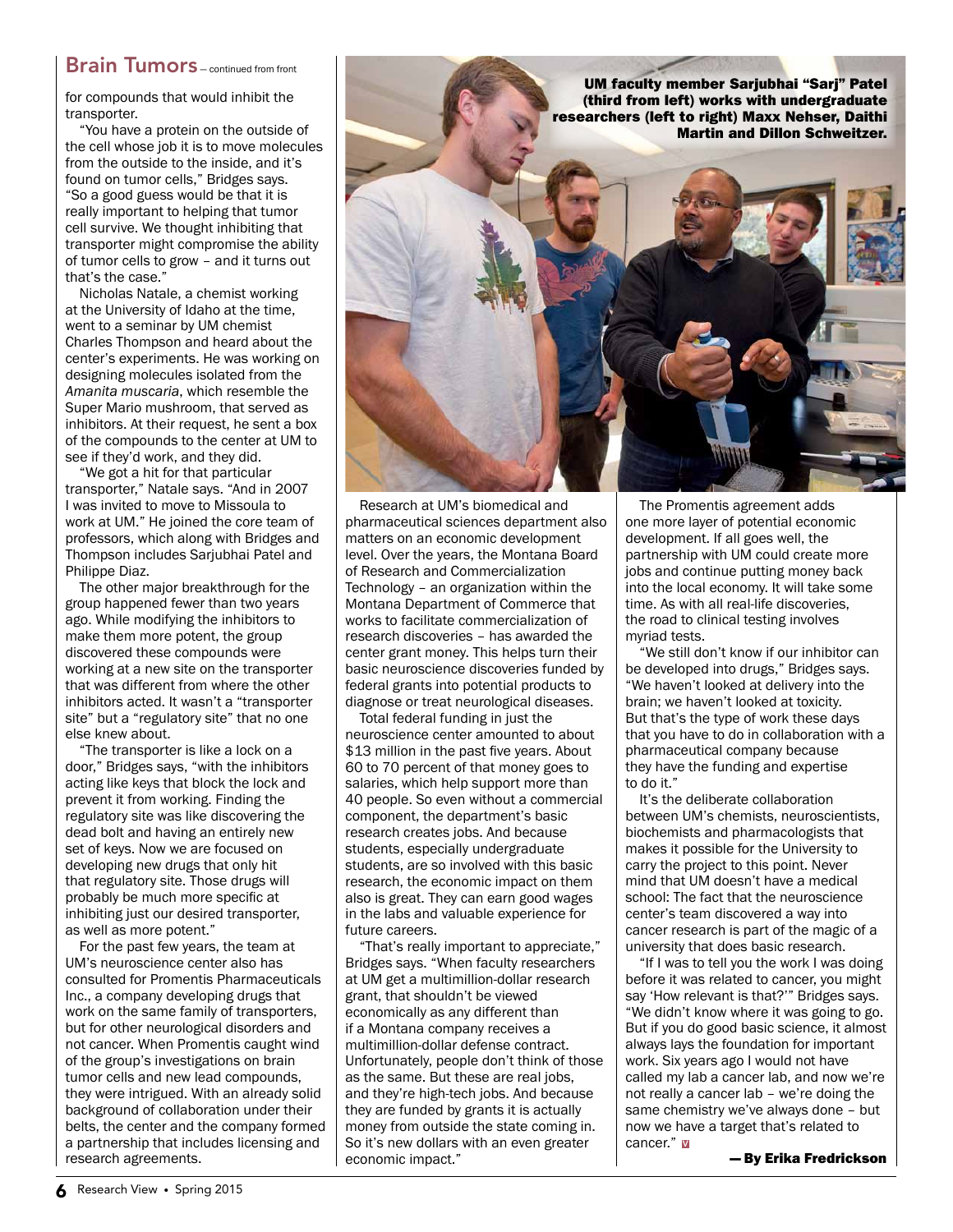Ashley Ballantyne contends climate change has slowed during a recent "warming hiatus," but that current models can't predict what will happen when aggressive heating resumes.

### The Earth Experiment

UM bioclimatologist tracks carbon in quest to improve climate change models

hen not teaching and free from meetings, Ashley Ballantyne can be found on his computer, scrolling through carbon readings from around the globe. He searches for patterns, ones that will illuminate the carbon dioxide cycle between Earth's surface and atmosphere.

This cycle is complex, evolving and difficult to grasp. The closer bioclimatologists like Ballantyne can get, however, the more precisely they can make predictions for a warming world.

Despite the time spent analyzing atmospheric data, or perhaps because of it, Ballantyne will be the first to tell

you that while Earth's temperatures will continue to rise with increasing CO2, just how much remains anyone's guess. His hope is to make it as educated a guess as possible.

Ballantyne grew up near Lake Tahoe, California, which you can sometimes tell from his unkempt hair and relaxed voice. But when he explains his research, it is with focus and intensity and no small amount of gesticulation.

His career at times finds him looking back millions of years, but today he's mostly interested in the past 15. Since roughly 1998 – about when Ballantyne graduated as a biology major from the

University of California, Davis – global warming appears to have slowed down in what is commonly called the "warming hiatus."

This slowdown is not unprecedented, Ballantyne says, and matches historical temperature data. When put on a graph, the rise in Earth's temperature makes a stair-step pattern, the top of each step being a decade or two pause in warming similar to what we're experiencing now.

Meanwhile, humanity continues to rapidly increase the amount of CO<sub>2</sub> in the atmosphere. There has been no hiatus there.

This rapid rise of human-generated CO2 worries Ballantyne, who knows more than most how uncertain the consequences are for the planet. Yet he's a scientist first and frequently refers to Earth as "a sample size of one."

While other climatologists have published on the causes of the hiatus and skeptics have clung to it for support, Ballantyne wants to use it as an experiment. He sees a chance to examine how the carbon cycle has reacted to steadier temperatures but increasing CO2.

The Earth naturally cycles CO<sub>2</sub> from the atmosphere into oceans and the land, and vice versa. It does so using methods ranging from plant respiration to complicated processes lasting anywhere from decades to centuries.

The land's ability to continue absorbing carbon despite forest loss, agricultural practices and spreading cities impresses Ballantyne. "The biosphere is remarkably resilient, even though humans are taxing it," he says.

In what he calls "a novel conclusion," he's finding that while the same amount of CO<sub>2</sub> is being taken up by Earth's biosphere, less is leaving. Plant photosynthesis has sped up, which draws carbon into the soil, but soil respiration, which expels it just like the exhalation of a human breath, has slowed down. Ballantyne says this is a result of respiration responding to the recent slowdown in warming.

But what will happen when temperatures begin to rise again? Soil respiration, like a dog panting in the heat, could begin to speed up as things get warmer. It's a big question. As Ballantyne puts it, the Earth has been holding its breath for the past 15 years, and at some point we expect it to exhale all that CO2.

Ballantyne earned his doctorate at Duke University, where he studied iconic Lake Titicaca and its response to climate. He was based out of La Paz, Bolivia,

CLIMATE — continued next page